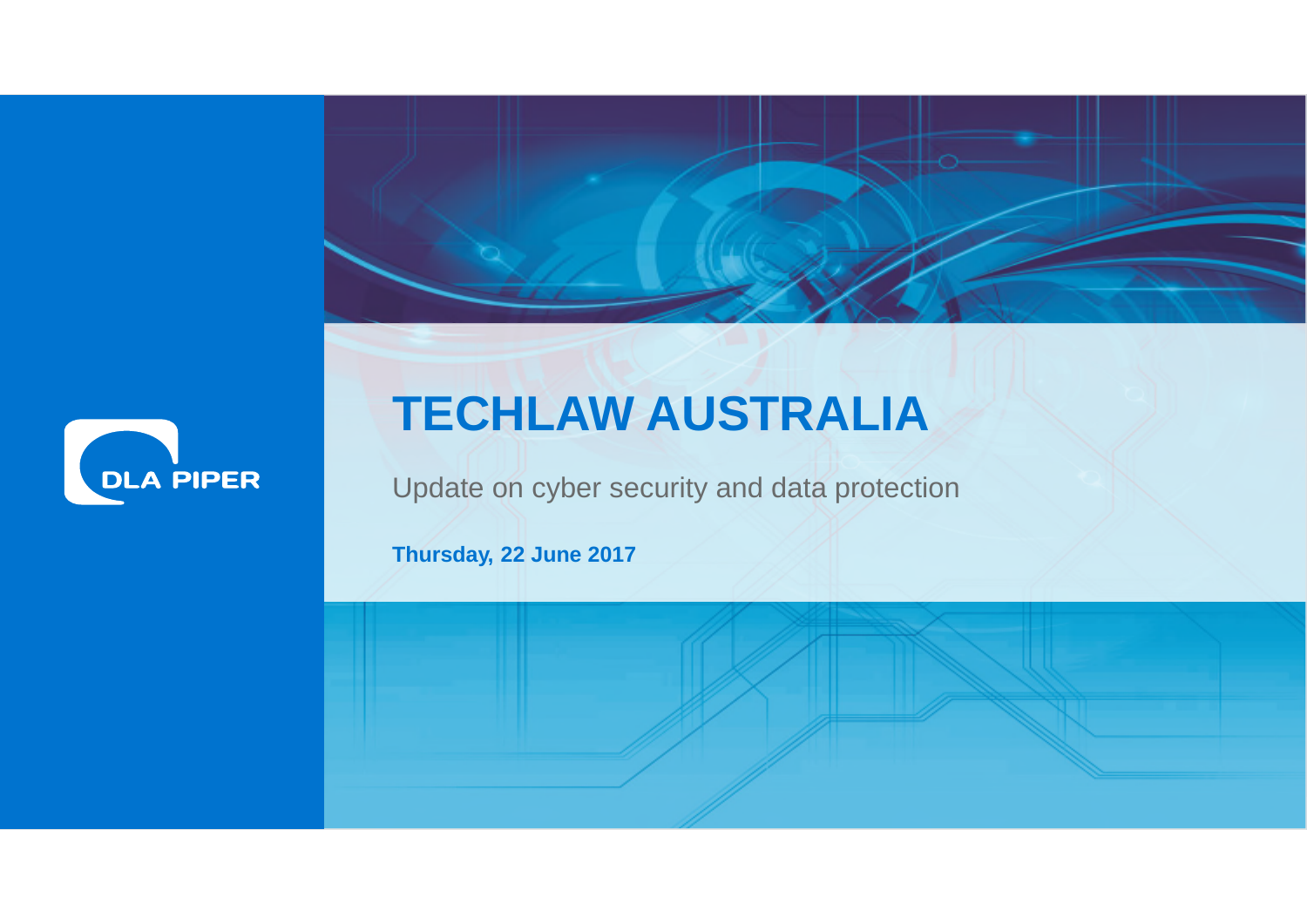## **Overview**

- Current threat environment why now?
- What is required/expected?
- Scenarios: Response?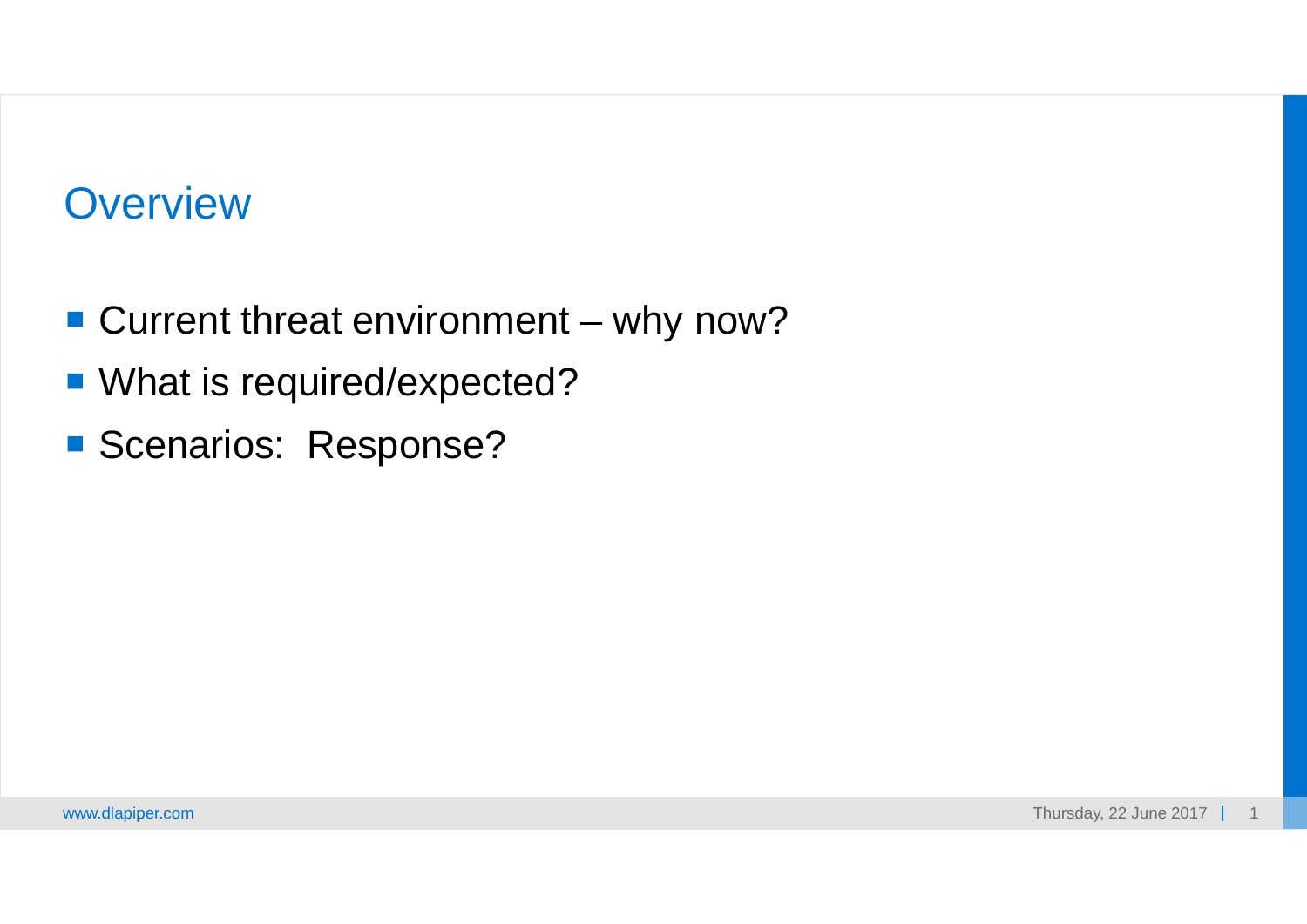#### Current Threat Environment - Strategic **Importance**

#### Diverse and evolving legal and regulatory landscape

#### Exponential growth of information

Growing protection challenge

Corporate requirements and privacy collide

Data and information breaches/disputes - High cost of mistakes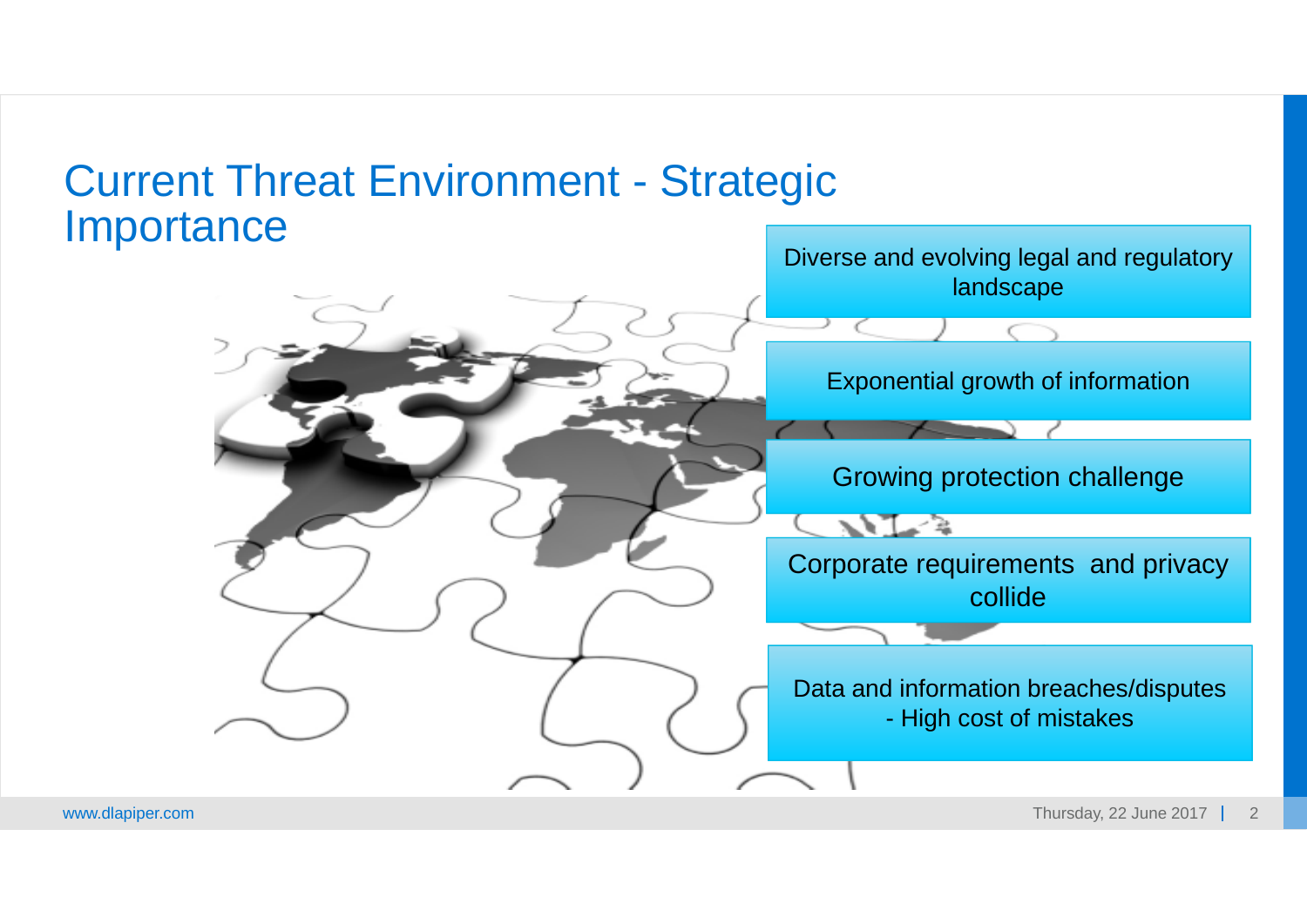#### Not all actors are equal

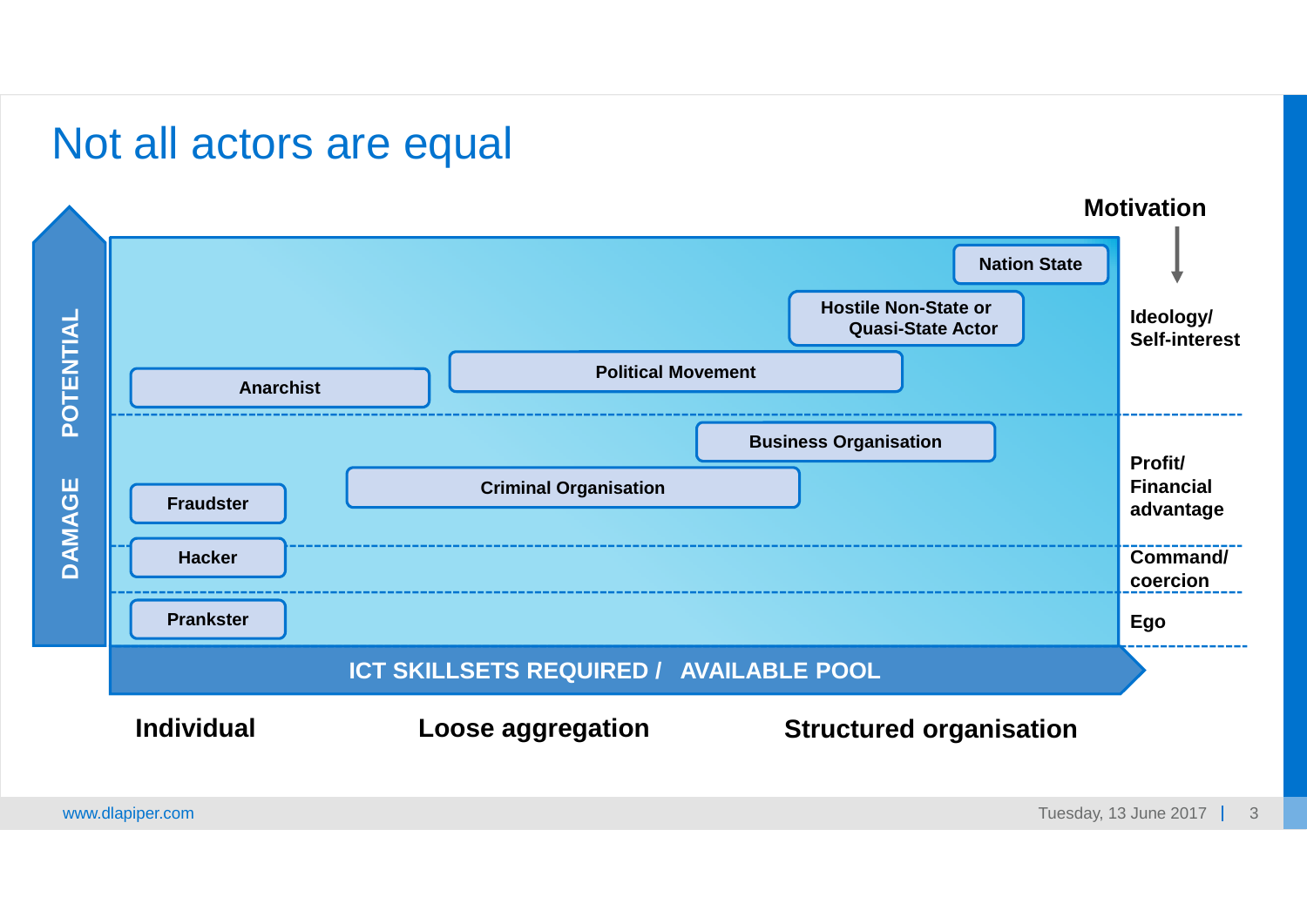### Some specific statistics from Australia

#### **Australian Cyber Security Centre Threat Report 2016**

- Public Sector (18 months to 30 June 2016) : 1095 serious attacks
	- Australian Bureau of Statistics DDOS attack
- **Private Sector (18 months to 30 June 2016): CERT (responding to major incident)** responded to 14,804 attacks, 418 of which related to critical infrastructure or systems of national interest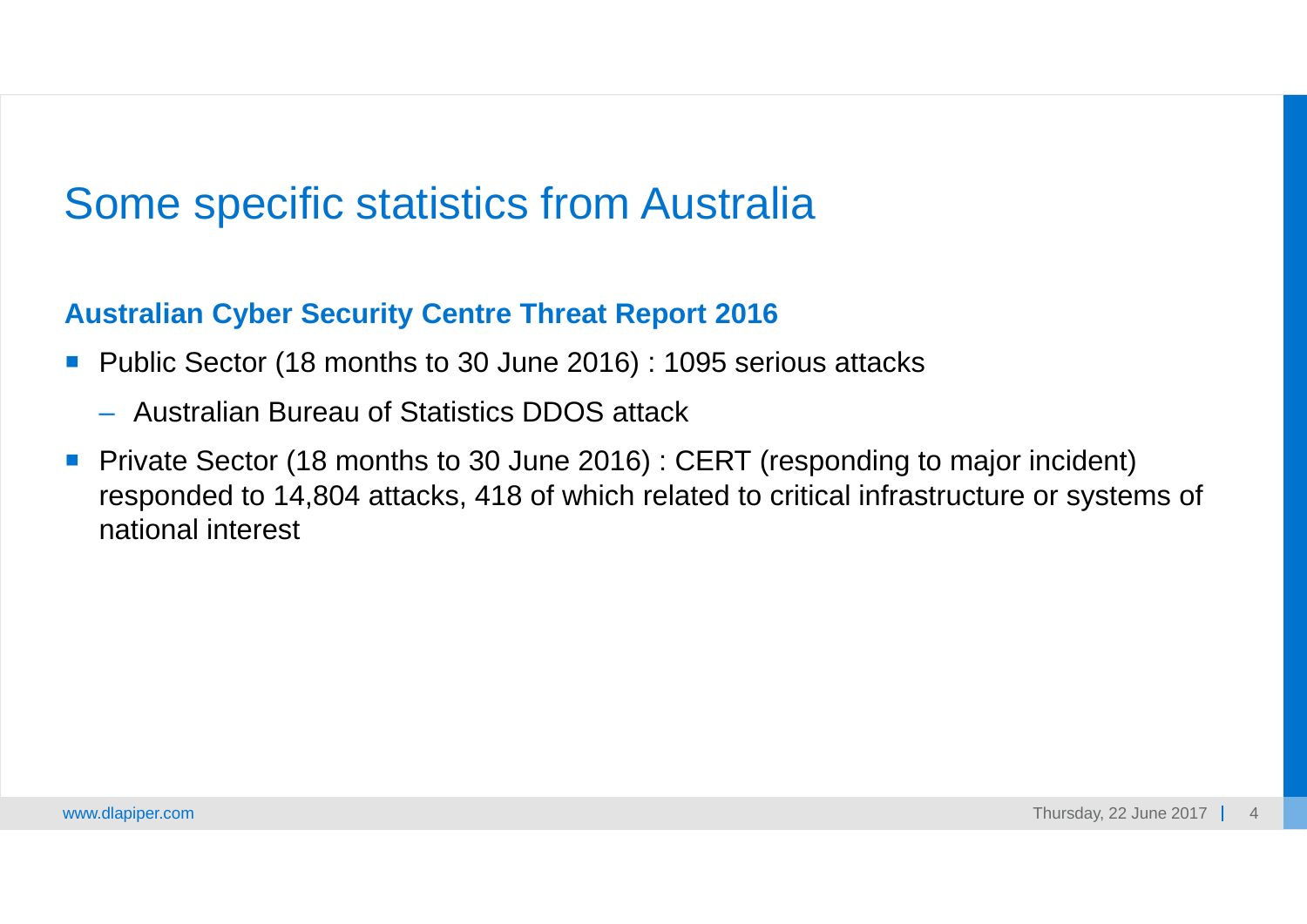### Mandatory Data Breach Notification

- *Privacy Amendment (Notifiable Data Breaches) Act 2016*
- Due to commence 22 February 2018 (or earlier)
- Notification obligations apply if:
	- the entity becomes aware that there are reasonable grounds to believe that there has been an eligible data breach; or
	- the Information Commissioner so directs the entity.
- 'Eligible data breach':
	- unauthorised access to, or unauthorised disclosure of, or loss of personal, credit reporting or credit eligibility information or TFN;
	- a reasonable person would conclude that the access or disclosure would be likely to result in **serious harm** to an individual to whom the information relates.
- Obligation to assess 'suspected' data breaches
- And then there is the actual notification itself…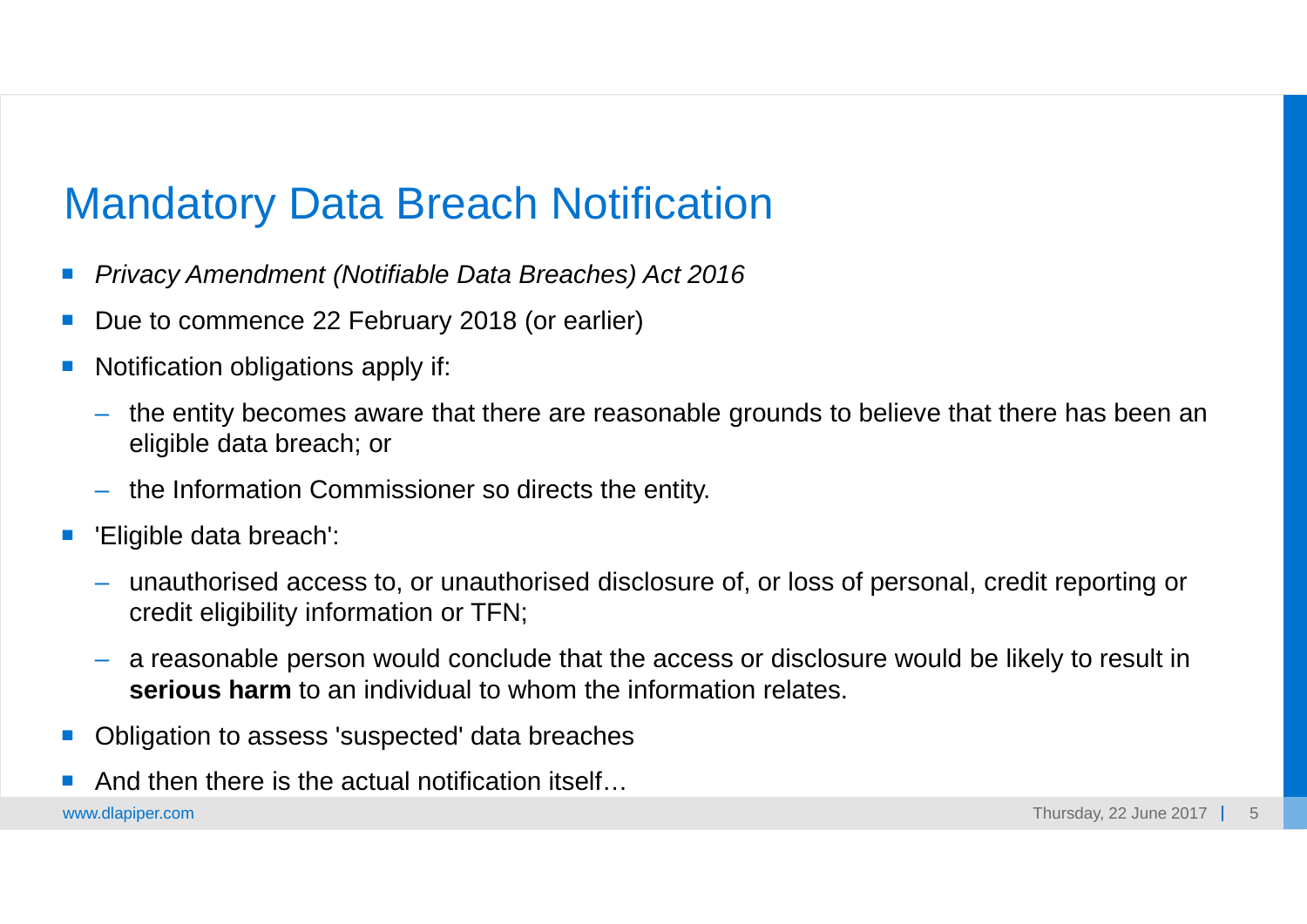### ASIC guidance and requirements

- **Report 429 "Cyber resilience: Health check" published in March 2015**
- ASIC noted that corporates must consider how and when a cyber attack may need to be disclosed as market-sensitive information in accordance with continuous disclosure obligations Core functions and factors involved in a cyber-resilience framework
- Directors' obligations to take cyber risks into account when discharging their duties in considering risk management issues
- We are seeing more active engagement of the board and senior executives in data management issues

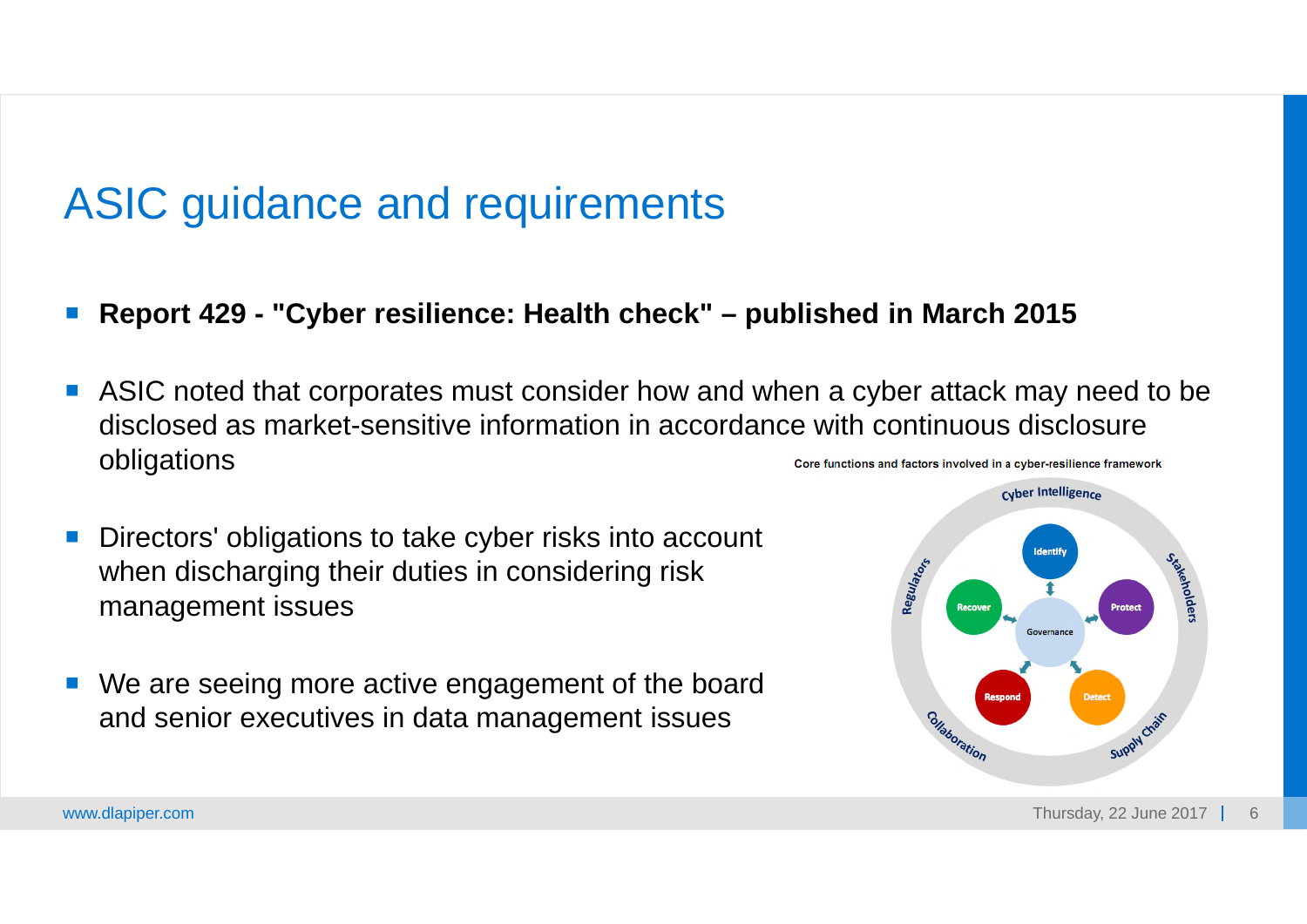### An integrated view of cyber-risk management?

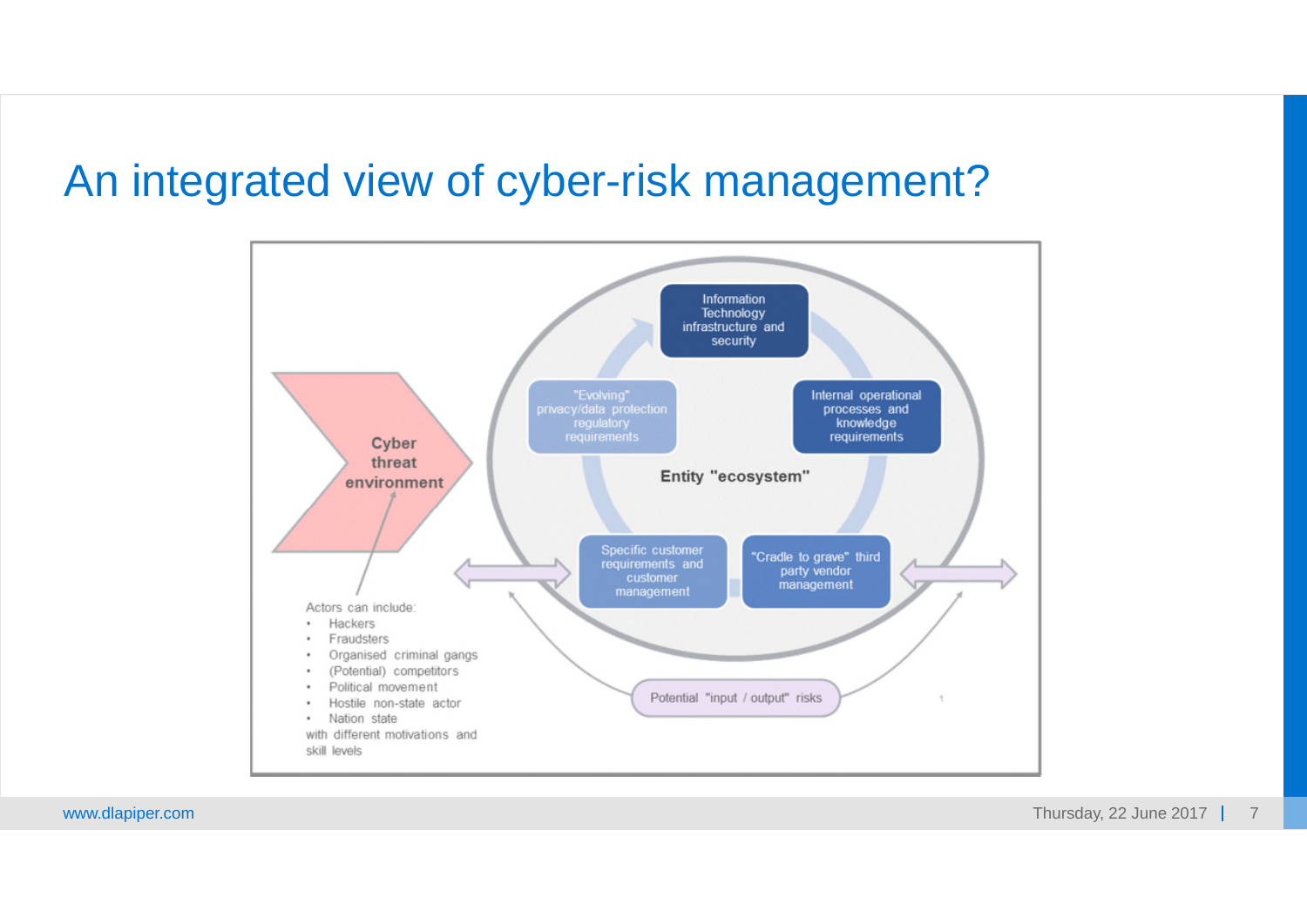### A response timeline





- Who is on the Incident Response Team (internal / external)?
- [Tested] Incident Response Plan in place
- Proactive penetration testing / vulnerability assessments

- Implement Incident Response Plan, e.g.
	- mobilise IRT
	- segmented, secure communications in place
	- maximise availability of legal professional privilege
- cyber insurance notification? *NB Future actions may be informed by insurance arrangements / requirements*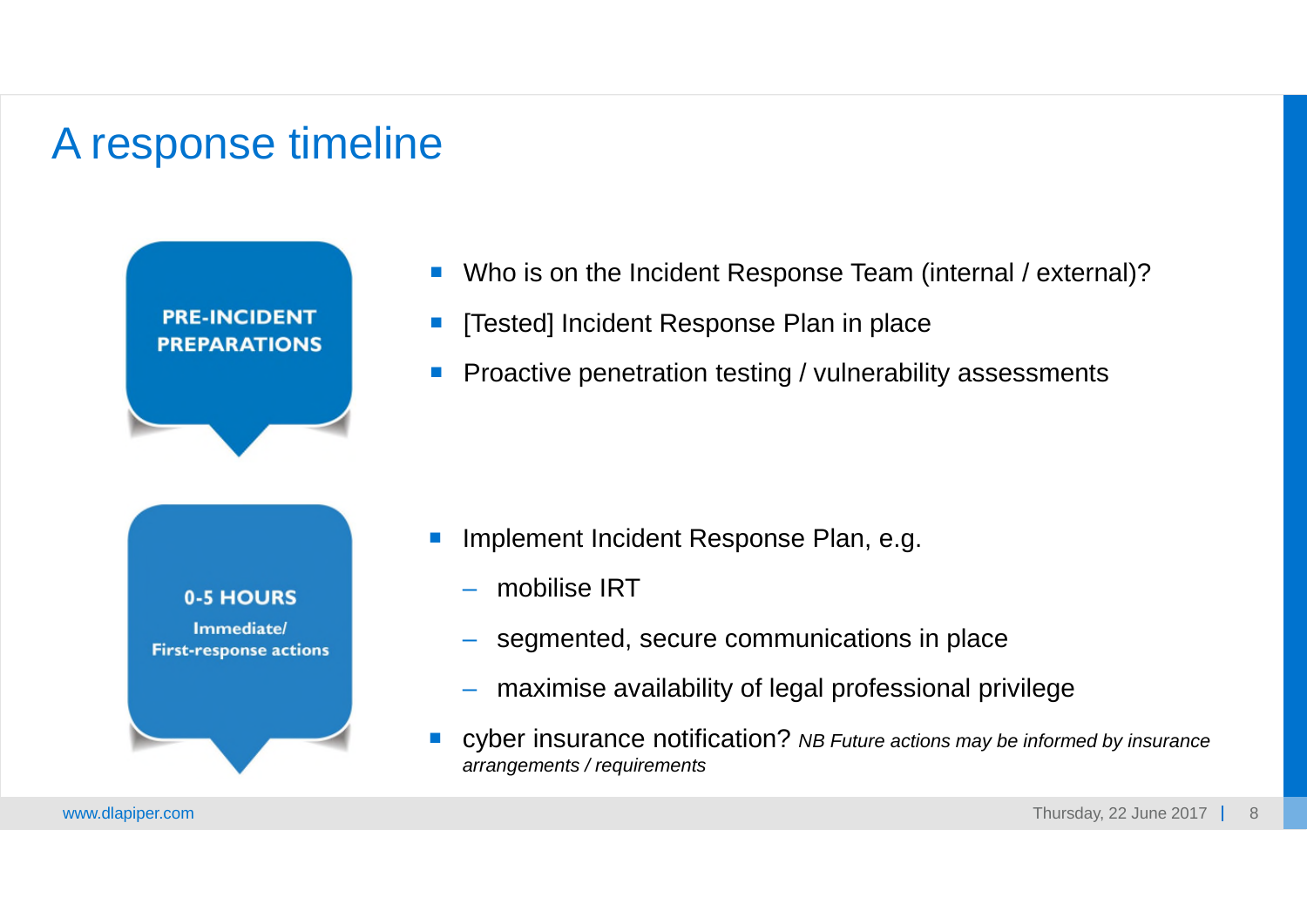

#### **Contain the breach / preliminary assessment**

- Retain data, preserve evidence
- Forensic analysis and initial assessment
- Steps to contain breach
- Steps to maximise business resilience / continuity e.g.
	- taking systems down
	- cutover to backup systems/data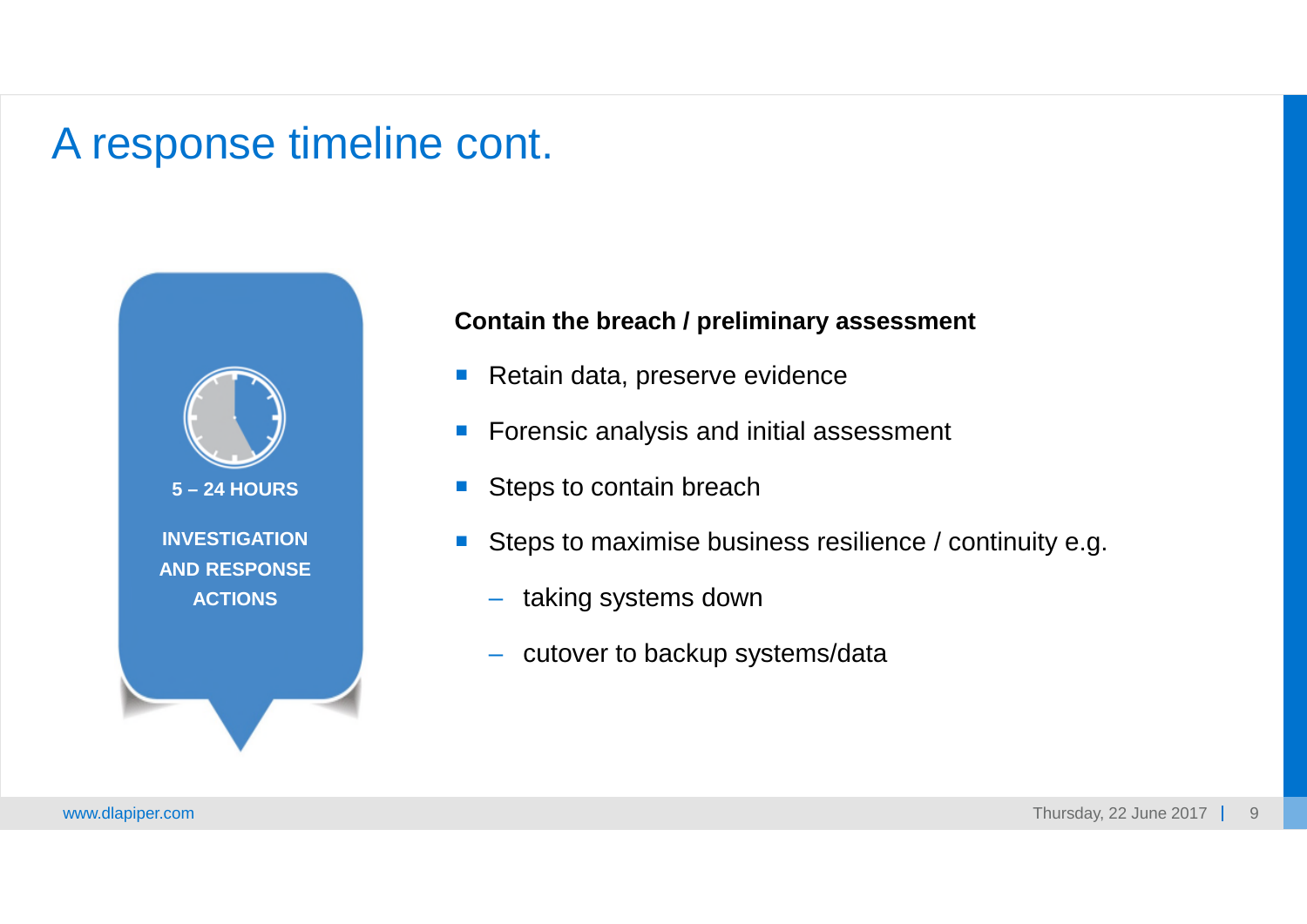![](_page_10_Picture_1.jpeg)

#### **Risk evaluation and communication**

- **Critical supplier communications e.g. evidence preservation** letters to service/cloud providers
- Critical customer communications
- **Information/Evidence gathering**
- Statements from relevant representatives
- Develop a PR strategy
- Internal and External comms/PR releases (if sufficient information known and rectification)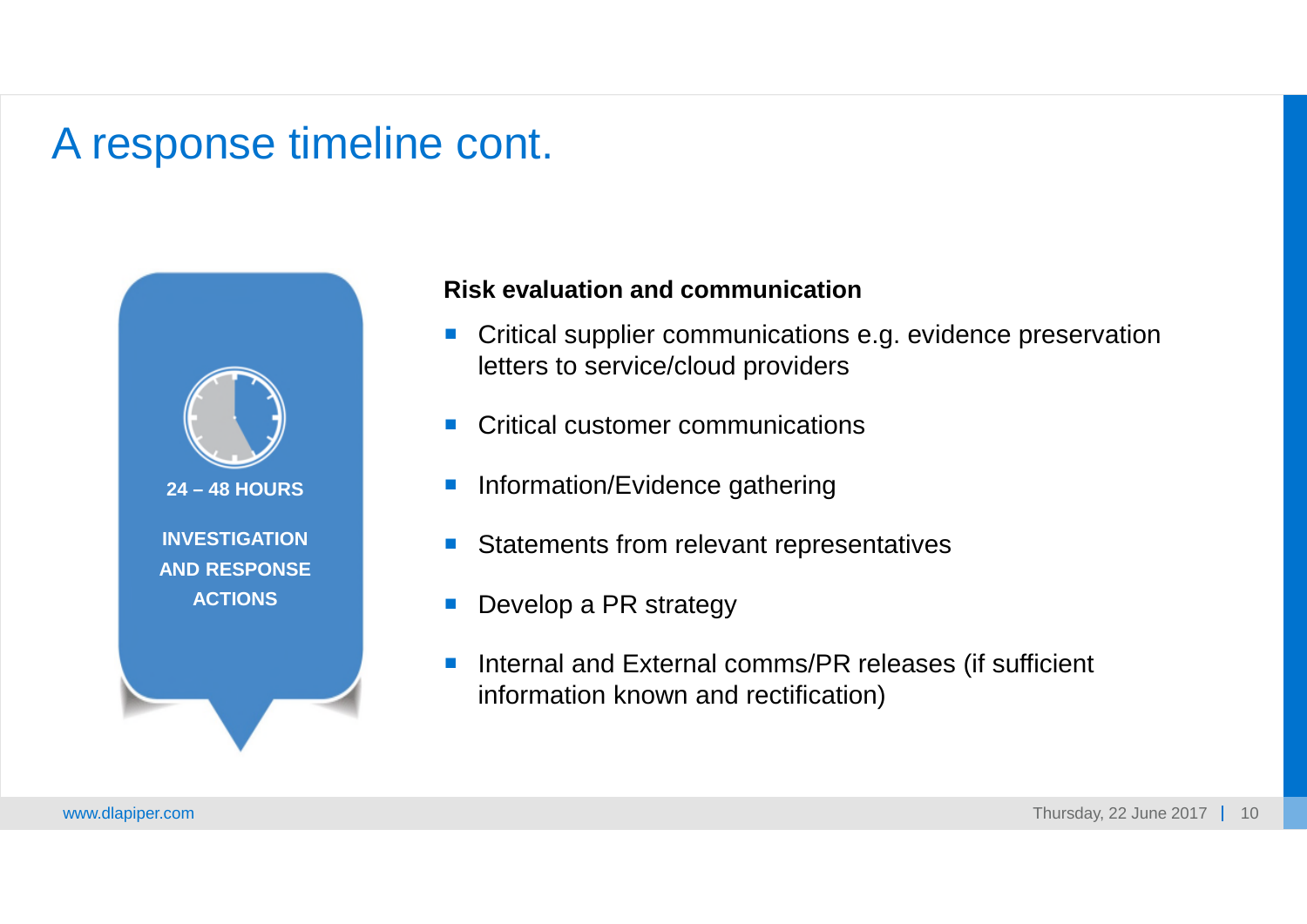![](_page_11_Picture_1.jpeg)

#### **Notification/Consultation Actions – 24 to 48 hours**

- *Regulatory:*
	- Mandatory notices to regulators/affected individuals required? Australia only?
	- Voluntary consultation e.g. APRA?
- *Industry:* e.g. CERT, AFP?
- *Contractual* contractual obligations to disclose?

#### **First party / Third party claims assessment**

- Initial assessment of potential claims available against third parties, e.g. third party supplier contract breach
- Initial assessment of internal costs/losses
- Initial assessment of exposure to third parties e.g. customers, regulators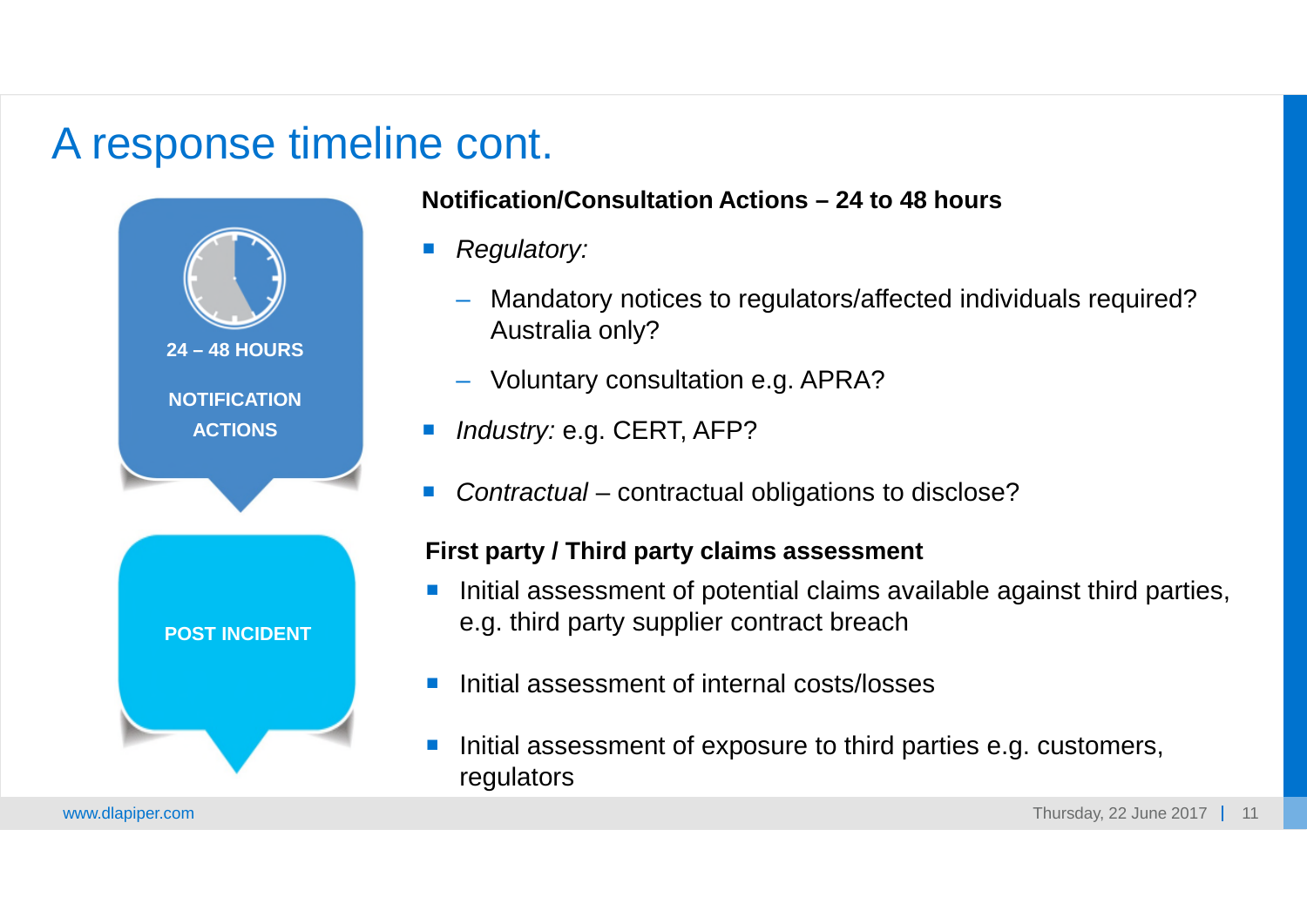![](_page_12_Figure_1.jpeg)

#### **Post-Incident – Implement key learnings**

- Consider the need to:
	- Update incident response plan
	- Update members of the ICT
	- Change internal systems, processes, policies
	- Adopt alternative risk positions in customer / supplier arrangements